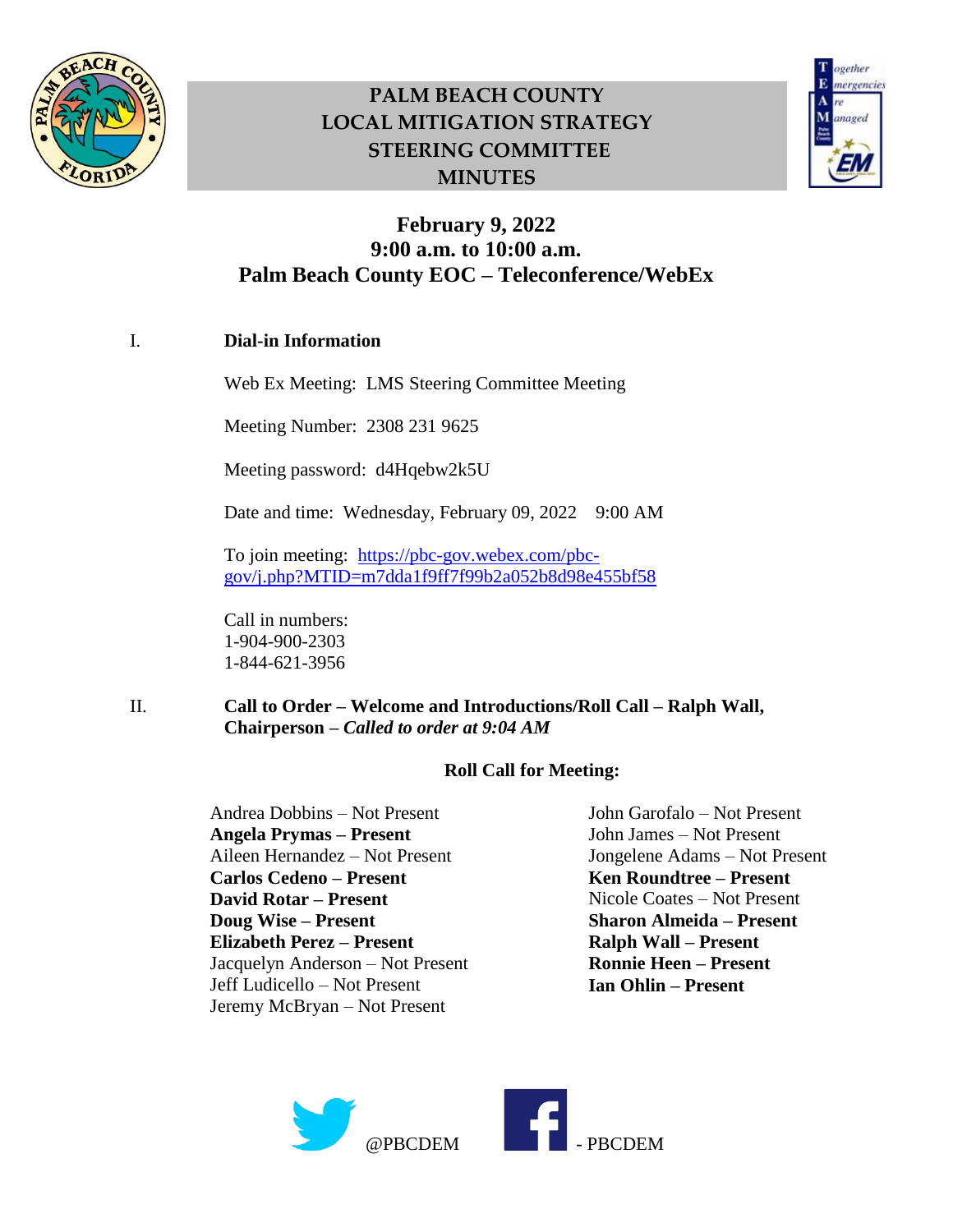



### III. **LMS Steering Committee Member update – Ronnie Heen, PBC DEM**

- Found a membership and re-membership application form. Is that something we want to do with our current members?
- For all the committees that they are on across the board. Mostly for the working group because they have a bigger turn over
- Will send over to Ralph to review and how we can move forward if we want to use it or not
- Reached out to municipalities and stake holders to update the list at the end of 2021
- Formalize the process, if we haven't heard back from a certain person in that agency, we can then follow up with the agency on who the updated contacts are
- Will incorporate in the LMS and make it seamless so it will be easy to replicate
- Agency members, if registered with an agency, will need to attend meetings so they can apply for the PPL projects
- If we can make the form a fillable PDF that will make it easier to use and return back to us
- Ken has volunteered to go to any of the western agencies that we don't hear back from and see if he can meet with the agencies in person and who they would like to register for their agency
- The League of Cities is another suggestion; they may be able to help with who is going to participate from the different agencies
- Don't have a chair for the Revisions Committee currently
- We elected a chair at the first Revisions Committee last time
- So for the first meeting the first action will be to elect a chair for that committee

### IV. **Discussion regarding HMGP FY22Q1– Ronnie Heen, PBC DEM**

- Help us keep track of our projects
- Quarterly list with examples of the projects we have on here
- We need to follow up with our own projects and PPLS and make sure we are getting follow ups
- Would like to follow up to see if we can capture the project better and share the results of what these agencies are doing with the funding they will or have received
- Help boost what the county is doing with the grant funding they are receiving/asking for
- We reach out to agencies who have an open project and ask them if they would like to share their experience and we take in what-ever information they want to share with us

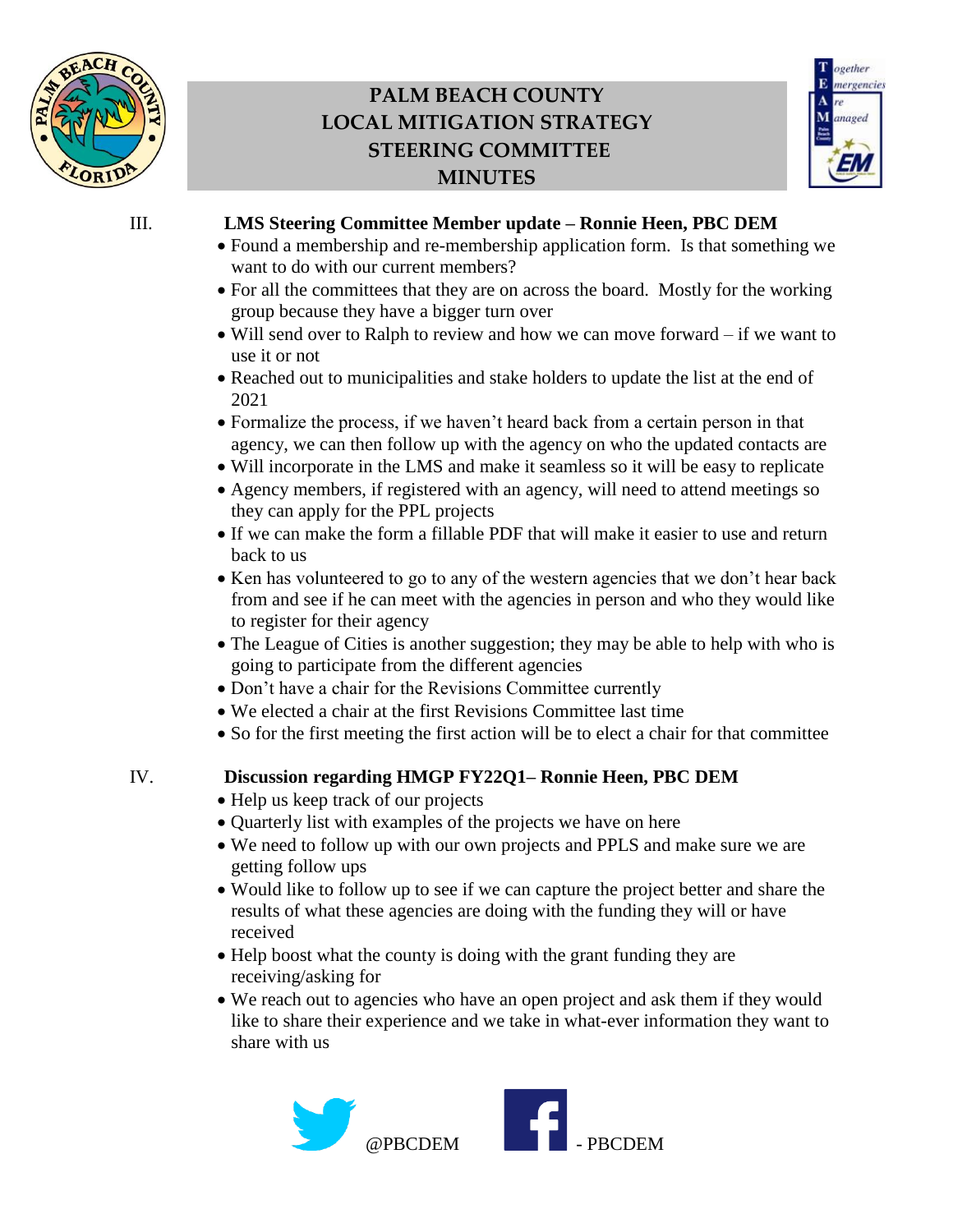



- Rep in Tallahassee (Ian) mentioned to reach out to them about any real concerns so they can advocate to the government for the different agencies to make the process easier to accomplish
- Palm beach received 9.5 million, these are people we would like to invite to talk to us about their experience and process on what works and what doesn't work
- Advice: It takes a while to get all the paperwork together to get funding, so make sure the project is at least 1 or 2 years out and you don't need the funding right away

#### V. **Watershed Planning Initiative – Ronnie Heen, PBC DEM**

- Working with the group out of FAU on the watershed management plan. They are coming next Friday and we are going to try to get to a class four
- Going to reach out to Broward and see what their initiatives are with this plan
- Will be sharing any information that we do receive. Waiting on information on Phase 2.
- Phase 1 was gathering data and the flood information and research. Phase 2 goes into applying for the grants. They haven't opened up the grant window or sent out the specific requirements. Phase 2 is basically a notice of funding whey they need agencies to apply if they meet the requirements. The initiative is throughout the State of FL.
- It's HMGP funding through the state and then we will be working on reimbursing the state
- They will be pushing out a standardized application and what needs to be submitted. They want to make sure that everyone knows that the requirements are.
- Advantage with working with FAU is they know what the requirements will be and so there won't be a lot of gray area.
- Contract would be between the agencies and FAU. The state wouldn't be reimbursing the contractor. It would be going towards the government agencies who are applying
- FAU has offered their services, but they are not saying we have to use them for Phase 2; there is no obligation to use FAU
- FAU saying this will be more beneficial for class 5/6 to apply however, they are not discriminating those who are in the higher class categories

### VI. **Questions/Comments – Ralph Wall, Chairperson**

- Completed all the items we needed for our visit
- We would like to try to pass the class five
- We are also working with CRS Max